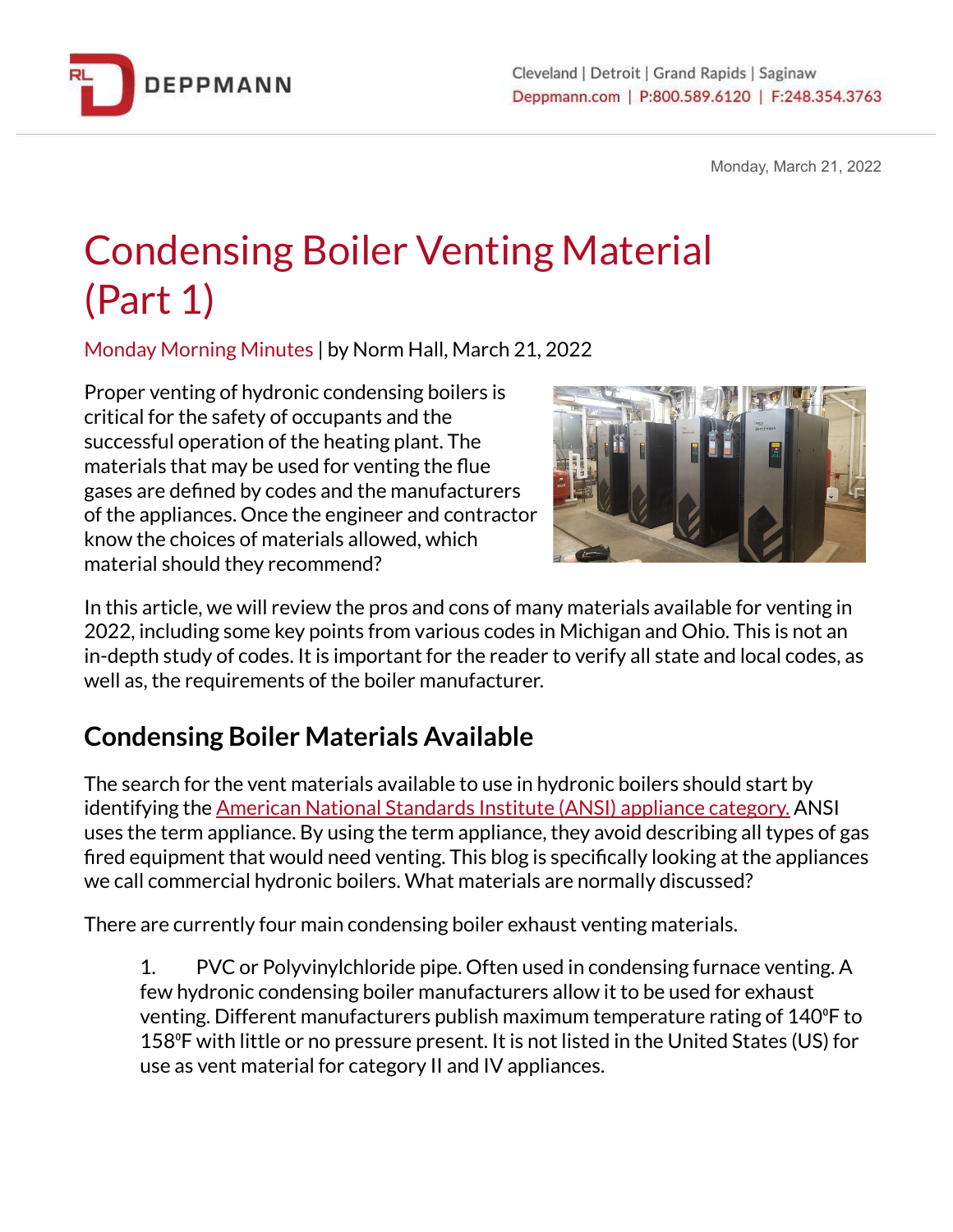2. cPVC or Chlorinated Polyvinylchloride pipe. Also allowed by some condensing boiler manufacturers. It has a published maximum temperature rating of 180 °F with little or no pressure present. It is not listed in the US for use as vent material for category II and IV appliances.

3. PP or Polypropylene pipe. Commonly shown as an acceptable vent material by hydronic condensing boiler manufacturers. It has a published maximum temperature rating of 180°F with little or no pressure present. It is listed in the US for use with category II and IV appliances.



4. AL29-4C or Super-ferritic stainless-steel special purpose pipe. This is accepted by all hydronic condensing boiler manufacturers I am aware of at this time. It has a published maximum operating temperature rating of 480°F with little or no pressure present. It is listed in the US for use with category II and IV appliances.



**Condensing Boiler Categories and Listing**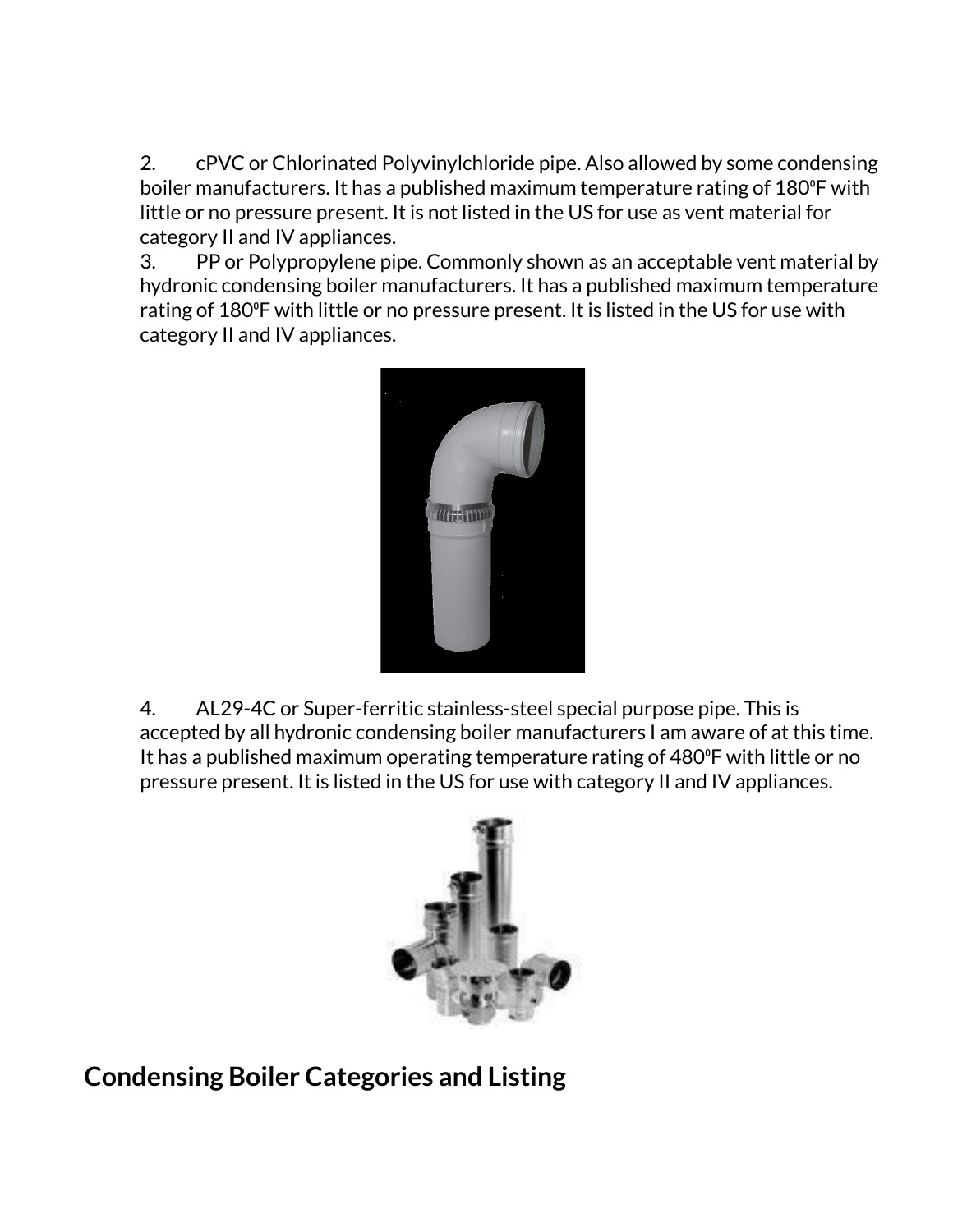



The appliances are defined into categories. The condensing boilers may fall under category II or IV appliances. The manufacturer will identify which category to use.

Most codes will reference the International Fuel Gas Code for venting requirements. What does it say about the use of materials? Section 502 is all about these vents. Section 502.1 of this document provides a bit of confusion. It is worth looking at the exact words.

> **"Vents**, except as provided in Section 503.7, shall be listed and labeled. ….. Plastic vents for Category IV appliances shall not be required to be listed and labeled where such vents are as specified by the appliance manufacturer and are installed in accordance with the appliance manufacturer's instructions".

So, our vent piping must be listed and labeled, unless it is the lower priced plastic. The *appliance (or equipment)* manufacturer is responsible to determine whether to use the plastic pipe or not and how to install it.

## **What Do Hydronic Boiler Manufacturers Allow?**

What do the manufacturers say about the materials to use? We are aware that some manufacturers allow all four materials to be used. Many do not. As a manufacturer's representative we will speak to the brands we represent. As of the posting of this blog, here is what materials the following manufacturers publish may be used.